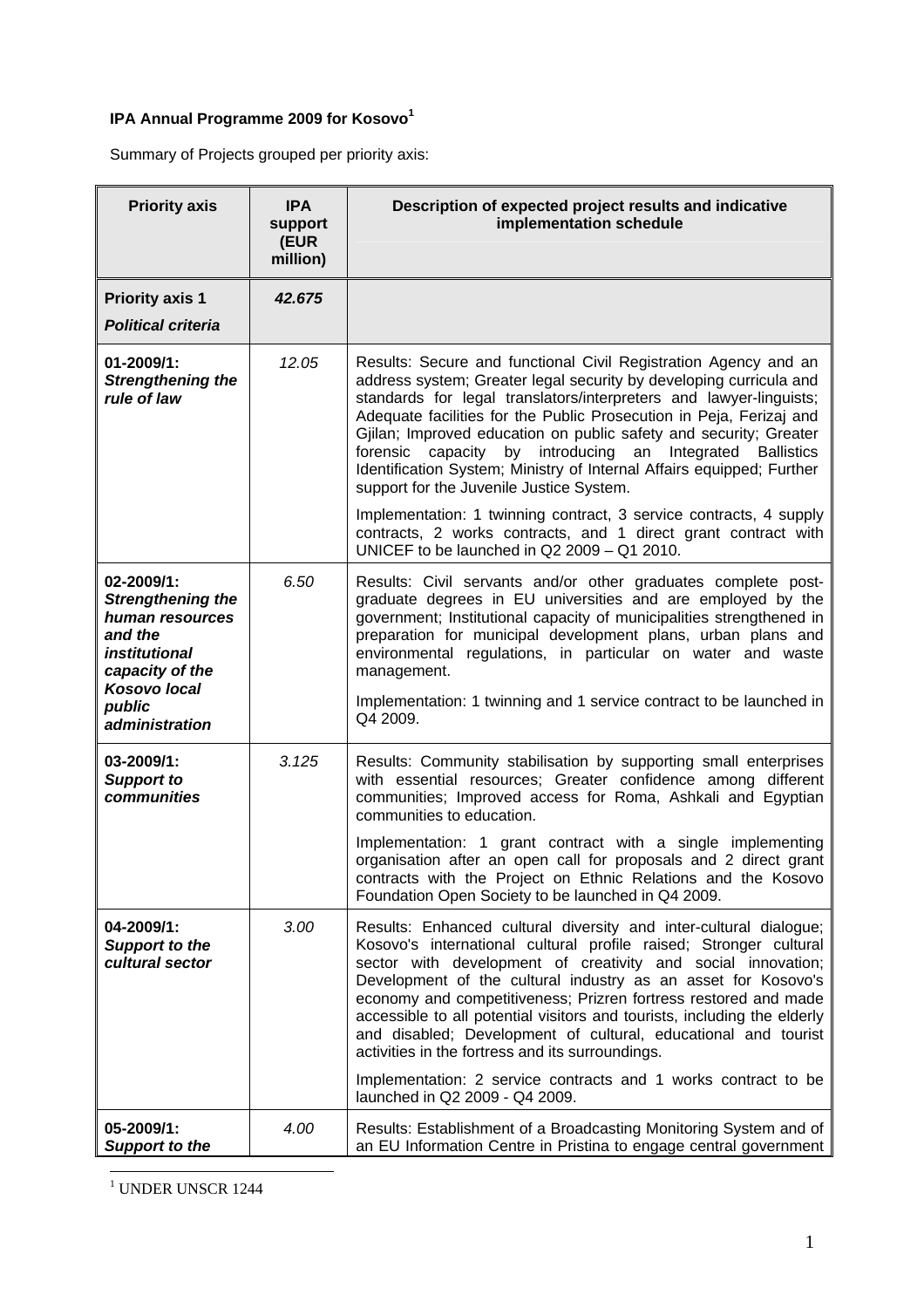| media sector                                                                          |       | and municipalities in the EU integration process.                                                                                                                                                                                                                                                                                                                                                                                                                                                                                                                                                                                          |
|---------------------------------------------------------------------------------------|-------|--------------------------------------------------------------------------------------------------------------------------------------------------------------------------------------------------------------------------------------------------------------------------------------------------------------------------------------------------------------------------------------------------------------------------------------------------------------------------------------------------------------------------------------------------------------------------------------------------------------------------------------------|
|                                                                                       |       | Implementation: 1 supply contract and 1 service contract to be<br>launched in Q3 2009.                                                                                                                                                                                                                                                                                                                                                                                                                                                                                                                                                     |
| 06-2009/1:<br><b>Support to</b><br>culture, youth and<br>sport                        | 14.00 | Results: Sports and cultural activities developed in service of<br>reconciliation; Better access to leisure activities for youth in Pristina;<br>Higher quality of health by creating a better environment;<br>International<br>cultural<br>cooperation<br>facilitated;<br>sports<br>and<br>Environmental improvements as a result of sports facilities;<br>Kosovo's international profile on the sports scene raised.                                                                                                                                                                                                                     |
|                                                                                       |       | Implementation: 3 service contracts and 2 works contracts and 2<br>supply contracts to be launched in Q2 2009 - Q2 2010.                                                                                                                                                                                                                                                                                                                                                                                                                                                                                                                   |
| <b>Priority axis 2</b>                                                                | 30.8  |                                                                                                                                                                                                                                                                                                                                                                                                                                                                                                                                                                                                                                            |
| <b>Economic criteria</b>                                                              |       |                                                                                                                                                                                                                                                                                                                                                                                                                                                                                                                                                                                                                                            |
| 07-2009/2:<br><b>Trade and</b><br>regional<br>development                             | 7.80  | Results: Ministry of Trade and Industry (MTI) aware of areas critical<br>for Kosovo in the trade negotiations and of areas with more room<br>for flexibility; MTI prepared to discharge its responsibilities for trade<br>policy development, trade regulation and negotiation; Wider circle of<br>economic operators informed about the benefits and consequences<br>of trade liberalisation; Regional Development Agencies operational;<br>Regional strategies elaborated and relevant projects identified;<br>Small-scale project funds (EU-financed) mobilised, targeting priority<br>sectors in line with regional development plans. |
|                                                                                       |       | Implementation: 1 service contract, 5 direct operating grants to the<br>5 regional development agencies (RDAs) in Kosovo and 1 grant<br>scheme to be launched in $Q1$ 2010 - $Q2$ 2010.                                                                                                                                                                                                                                                                                                                                                                                                                                                    |
| 08-2009/2:<br><b>Support to</b><br>employment and<br>education                        | 10.30 | Results: Increased capacity of teachers and school directors and<br>modernisation of school curriculum; Improved capacity of the<br>Ministry of Labour and Social Welfare and more efficient delivery of<br>social and employment assistance schemes.                                                                                                                                                                                                                                                                                                                                                                                      |
|                                                                                       |       | Implementation: 2 service contracts and 1 grant contract to be<br>launched in Q4 2009.                                                                                                                                                                                                                                                                                                                                                                                                                                                                                                                                                     |
| 09-2009/2:<br><b>Improvement of IT</b><br>system in the<br>taxation<br>administration | 5.00  | Results: New IT system installed in the Tax Administration of<br>Kosovo (TAK); Greater transparency in tax administration; TAK<br>staff trained to use new system; TAK IT Department trained on<br>maintenance of new system.                                                                                                                                                                                                                                                                                                                                                                                                              |
|                                                                                       |       | Implementation: 1 supply contract to be launched in Q1 2010.                                                                                                                                                                                                                                                                                                                                                                                                                                                                                                                                                                               |
| 10-2009/2:<br><b>Further support to</b><br>the agriculture<br>sector                  | 7.70  | Results: Farms more competitive on domestic market after<br>successful implementation of priority measures identified in the<br>Agricultural and Rural Development Plan (ARDP), Grants disbursed<br>for priority measures; Capacity of State forestry and game<br>management institutions enhanced; Investment plans and national<br>wood/biomass energy policy developed.<br>Implementation: 2 grants scheme and 1 twinning contract and 2                                                                                                                                                                                                |
|                                                                                       |       | service contracts to be launched in Q1 2010 - Q2 2010.                                                                                                                                                                                                                                                                                                                                                                                                                                                                                                                                                                                     |
| <b>Priority axis 3</b><br><b>European</b><br><b>standards</b>                         | 19.8  |                                                                                                                                                                                                                                                                                                                                                                                                                                                                                                                                                                                                                                            |
| 11-2009/3:<br><b>Support to the</b>                                                   | 4.80  | Results: Kosovo Environment Protection Agency (KEPA) has<br>capacity to manage all environmental issues, including water, air                                                                                                                                                                                                                                                                                                                                                                                                                                                                                                              |